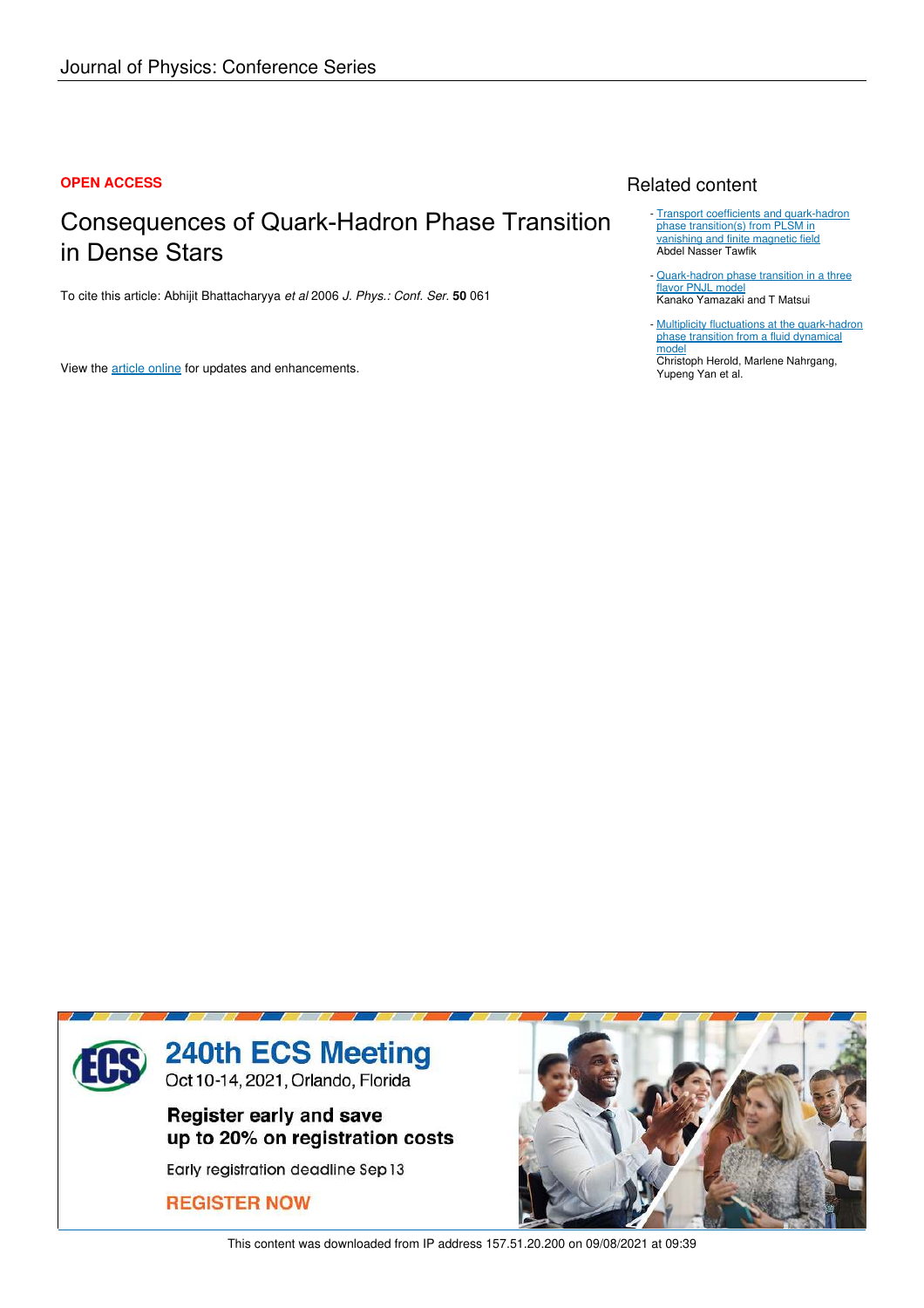# Consequences of Quark-Hadron Phase Transition in Dense Stars

### Abhijit Bhattacharyya ${}^a,$  Sanjay K. Ghosh ${}^b,$  and Sibaji Raha ${}^b$

<sup>a</sup> Department of Physics, Scottish Church College,  $1 \& 3$ , Urquhart Square, Kolkata - 700 006, INDIA

 $<sup>b</sup>$  Department of Physics, Bose Institute, 93/1, A.P.C. Road, Kolkata - 700 009, INDIA</sup>

E-mail: bhattacharyyaabhijit 10@yahoo.co.uk

Abstract. The deconfinement phase transition in a rotating compact star and its consequences on neutrino emission have been studied. It has been found that rotating twin star solutions are obtained upto  $\Omega \approx 4000s^{-1}$ . For faster rotating stars no twin solution is obtained. The neutrino emission shows a strong directionality.

#### 1. Introduction

Compact stars are thought to be the best possible laboratory to study the strongly interacting matter at super nuclear densities. The matter density near the core of a compact star can be 8 − 10 times that of normal nuclear matter. Different exotic phase transitions may take place in the strongly interacting matter [1] at such high densities. In this work we look at some of the consequences of deconfinement phase transition inside a rotating compact star.

Recently some of us have used the NLZ model for the hadronic sector and MIT Bag model for the quark sector to look at the quark-hadron phase transition in static compact stars [2]. In that work it was found that there was a solution for the third family of stars known as twin stars [3]. Here we employ the same EOS for a rapidly rotating star. The basic motivation is to study the fate of the twin stars in a rotating model and also to study the neutrino emission from theses stars as a possible signature of the phase transition. The organisation of the paper is as follows. In section 2, we discuss the properties of the rotating stars. In section 3, we study the process of neutrino emission associated with a phase transition to the quark phase. Finally, in section 4, we present our conclusion.

#### 2. Equation of State and Star Properties

In this work we use a variant of non-linear Walecka model for the hadronic sector and the MIT bag model  $(B^{\frac{1}{4}} = 180MeV)$  for the quark sector. A mixed phase has been formulated using Gibbs construction. The details of the models and the parameter sets may be obtained in ref. [2, 4]. In figure 1 we plot the Equation of State (EOS) obtained from the above mentioned model. From figure 1 one can see that the phase transition starts at around  $\epsilon_c = 4 \times 10^{14} gm/cm^3$  and ends around  $\epsilon_c = 1 \times 10^{15} gm/cm^3$ .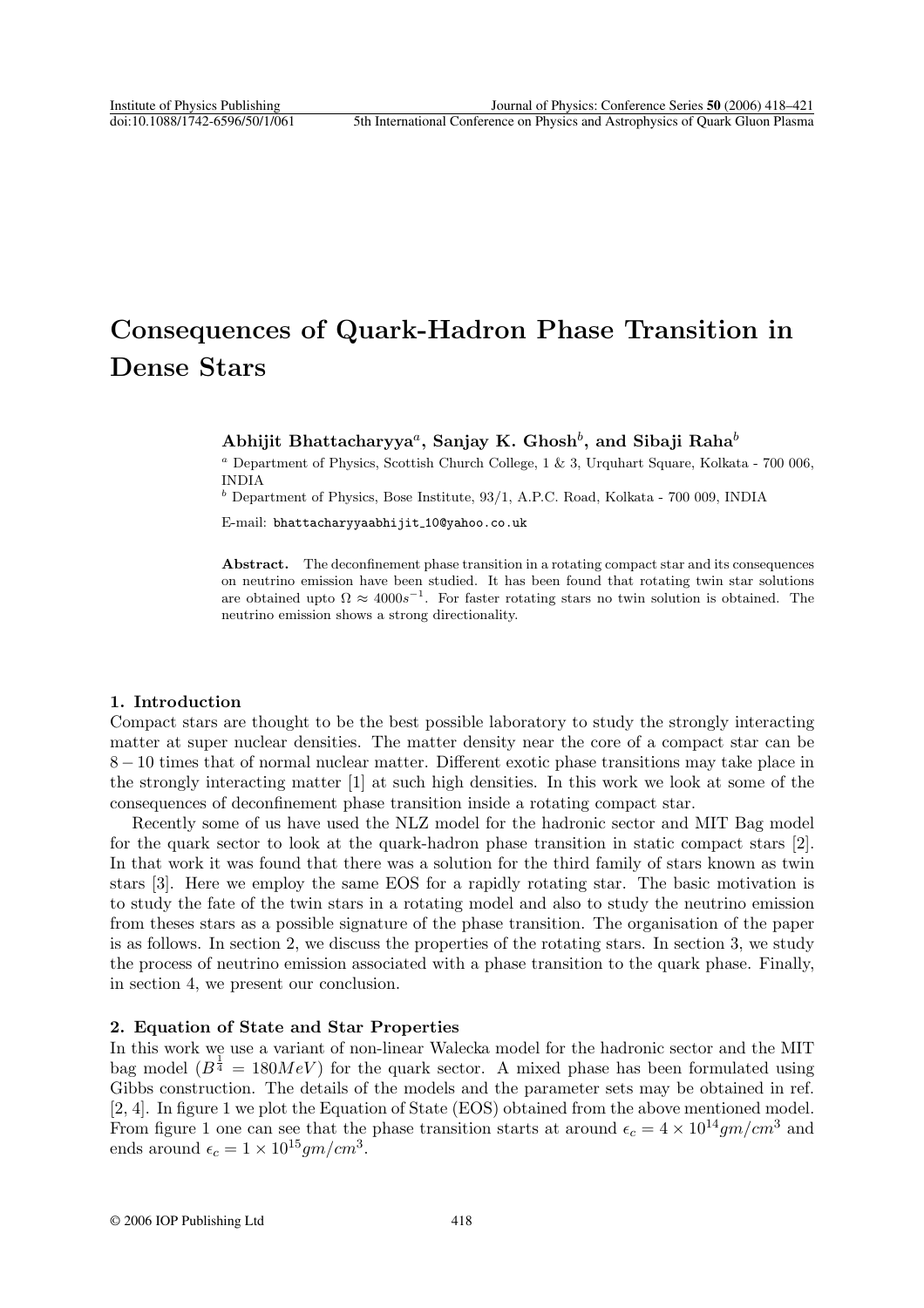The EOS obtained above is used to solve the Einstein's equations for the rotating star. The metric for a stationary rotating star can be written as [5]

$$
ds^{2} = -e^{\gamma+\rho}dt^{2} + e^{2\alpha}\left(dr^{2} + r^{2}d\theta^{2}\right) + e^{\gamma-\rho}r^{2}\sin^{2}\theta\left(d\phi - \omega dt\right)^{2}
$$
 (1)

where  $\alpha$ ,  $\gamma$ ,  $\rho$  and  $\omega$  are the gravitational potentials which depend on r and  $\theta$  only. The Einstein's equations for the three potentials  $\gamma$ ,  $\rho$  and  $\omega$  have been solved by Komatsu *et.al.* [6] using Green's function technique. The fourth potential  $\alpha$  has been determined from other potentials. All the physical quantities can be calculated from these potentials [5]. Solution of the potentials, and hence the calculation of physical quantities, is numerically quite an involved process. In this work we have used the 'rns' code [5, 6] for this purpose.



Figure 1. Equation of state of the model considered here.



**Figure 2.** Mass- $\epsilon_c$  plots for different  $\Omega$ .

In figure 2, we have plotted the mass -  $\epsilon_c$  curves for different angular frequency Ω. Normally, the mass -  $\epsilon_c$  curve for neutron stars shows a maximum beyond which no stable configuration is supposed to exist. Harrison  $et$  al.  $[7]$  showed that for a smooth equation of state no stable stellar configuration exists for central densities above that corresponding to the maximum mass limit. Recently Glendenning et al. [8] have found that if there is a first order phase transition inside the neutron star, this inference may not be valid. As a result a stable configuration for a third family of stars, with higher central densities, may arise. In the present work also, we have found the existence of stars which belong to the third family, known as twin stars. These results may be seen in figure 2. However, as we increase  $\Omega$ , the third family solution becomes less probable, as can be seen from the plots, and it vanishes just after  $\Omega = 4000s^{-1}$ . This is natural as with increasing angular velocity, the phase boundary moves outward, matter gets redistributed to larger equatorial radii and the twin star solution vanishes.

The appearance of the twin star solution has other interesting consequences as well. In figure 3 we have plotted the moment of inertia  $(I)$  as a function of  $\Omega$  for different rest masses, *i.e.*, for both normal and supermassive sequences. For the normal sequence, the moment of inertia increases with the angular velocity monotonically. However, for a supermassive sequence, there are two different branches; for one branch of the curve the moment of inertia increases with  $\Omega$ , whereas, for the other, the moment of inertia decreases with increase in  $\Omega$ . This anomalous behaviour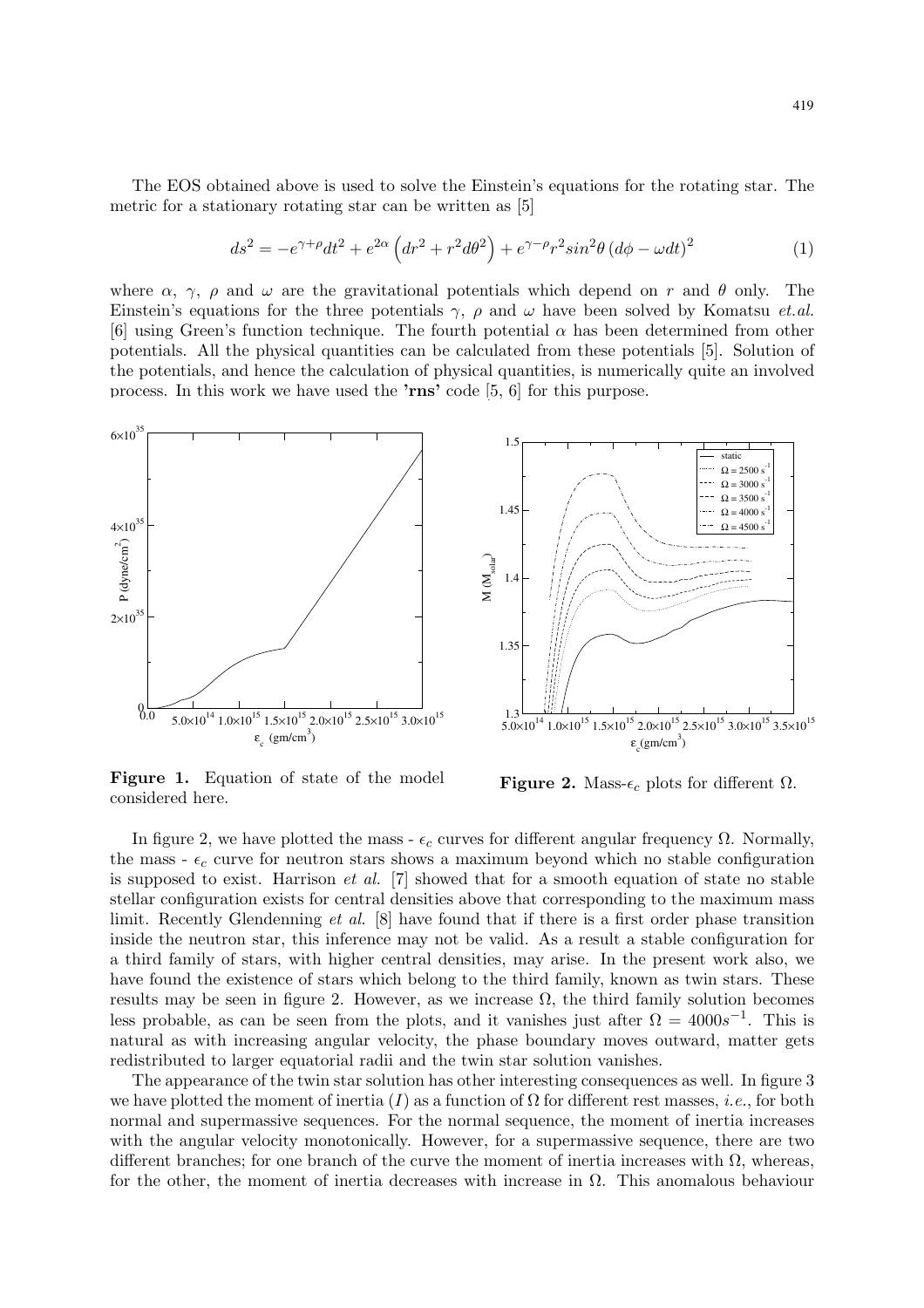of moment of inertia is known as backbending and can be attributed to the phase transition from incompressible nuclear matter to highly compressible quark matter [9]. As pointed out by several authors, this feature could be a possible signature of the quark-hadron phase transition. Here we would like to emphasize that even for supermassive sequence, the backbending is only observed for the cases where density in the core is such that it facilitates a large quark phase region inside the star. For example, though the range of rest mass  $1.35M_{\odot} < M_0 < 1.48M_{\odot}$  lies in the supermassive domain, no backbending has been found for masses within this range. Higher mass  $(1.6M_{\odot}$  and  $1.7M_{\odot})$  sequences correspond to larger I and  $\Omega$ . Due to the redistribution of matter, as mentioned earlier, the  $dI/d\Omega > 0$  part, corresponding to the quark core (as seen for masses  $1.48M_{\odot} - 1.5M_{\odot}$ , does not appear.



**Figure 3.** I as a function of  $\Omega$  for different rest masses.



Figure 4. Neutrino emissivity as a function of  $\mu$ .

#### 3. Neutrino Emission

In this section we look at the neutrino emission from a rotating compact star due to the phase transition only. The neutrino emission from the equilibrated matter is much smaller in magnitude and has been neglected [10].

The reactions that we consider here are

$$
u + d \leftrightarrow u + s;
$$
  
\n
$$
d(s) \rightarrow u + e^{-} + \bar{\nu}_{e} ; u + e^{-} \rightarrow d(s) + \nu_{e};
$$
  
\n
$$
d(s)e^{+} \rightarrow u + e^{+} + \bar{\nu}_{e} ; u \rightarrow d(s) + e^{+} + \nu_{e};
$$
\n(2)

We solve the rate equations for these reactions self consistently. The rate of change of the  $u$ quark density is given by

$$
\frac{dn_u(t)}{dt} = R_{d \to u}(e^-) + R_{s \to u}(e^-) - R_{u \to d}(e^-) - R_{u \to s}(e^-) \n+ R_{d \to u}(e^+) + R_{s \to u}(e^+) - R_{u \to d}(e^+) - R_{u \to s}(e^+) \tag{3}
$$